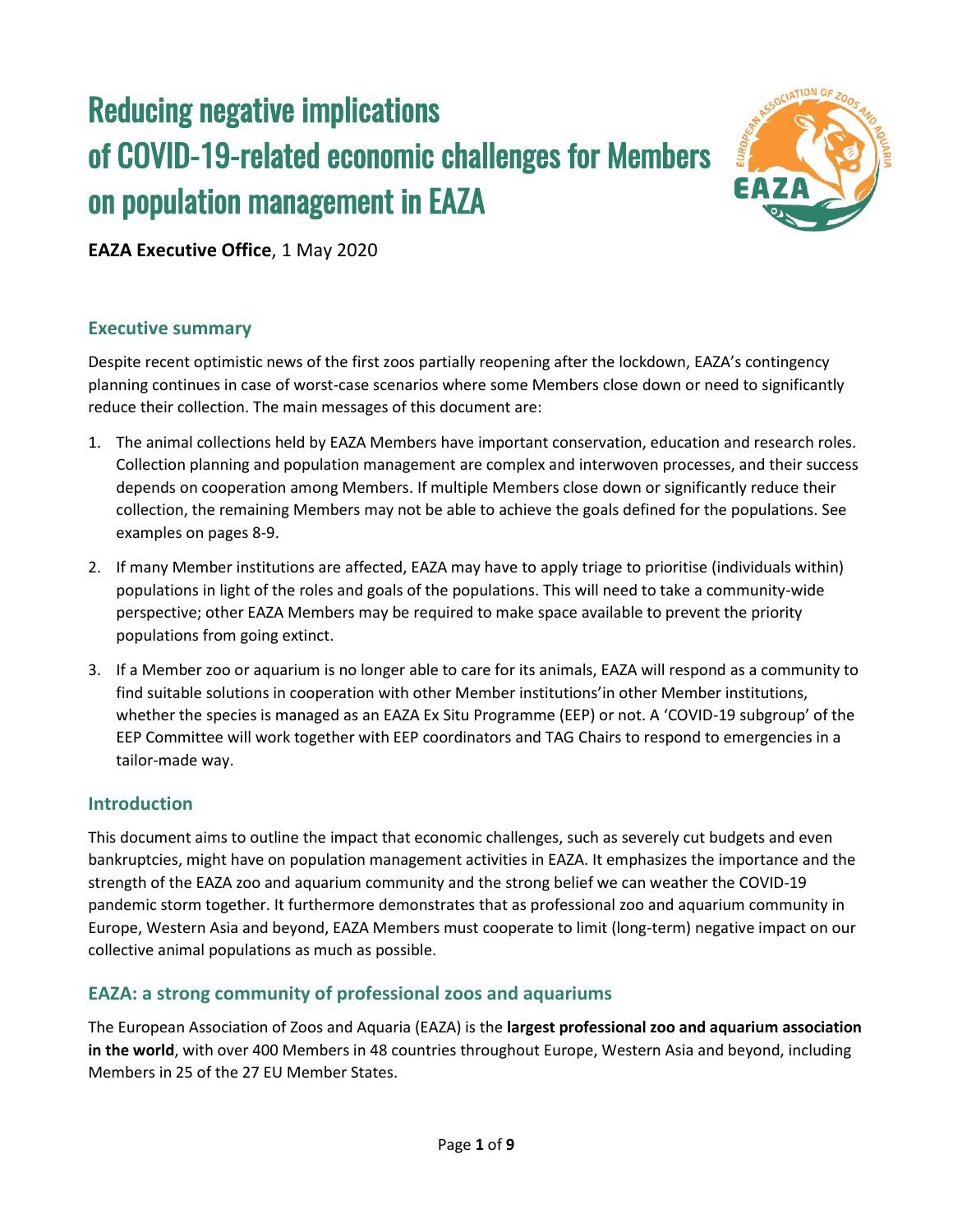The EAZA community is diverse, dynamic and committed to bringing the wonder of nature to our visiting public, a **public that spans young and old, all social and ethnic groups, religions, education levels and incomes**. We are socially inclusive, and our members host an approximate **140 million visits annually**.

Within the European Union, the **EU Zoos Directive (1999/22/EC) provides the legal mandate for zoos and aquariums to prioritise conservation action**. The Zoos Directive seeks to promote the protection and conservation of wild animal species by strengthening the role of zoos in the conservation of biodiversity. EAZA strongly supports its implementation and **sets Standards that go above and beyond these legal requirements** as are outlined for example in the 'EAZA Standards for the Accommodation and Care of Animals in Zoos and Aquaria', the 'EAZA Conservation Standards' and the 'EAZA Conservation Education Standards'. A system of **cyclical accreditation is in place to measure implementation** of Standards across the EAZA Membership.

The EAZA Conservation Database shows that, annually some 25% of members recorded their data in the period 2015-2019, showcasing an average annual contribution of €19.5 million and 70 thousand staff hours to conservation projects across the globe.

According to the most recent Social Economic Impact Assessment (2010), EAZA Members:

- collectively contribute **2.5 billion to the European economy** per annum;
- directly **employ 32.000 European citizens**, and create further employment for an additional 9.000 citizens that supply good and services to our zoos and aquariums;
- annually **contribute more than €100 million to biodiversity conservation**;
- **formally teach 5 million children** annually about biodiversity, animal welfare and conservation with tens of millions more receiving information education;
- conduct and fund biodiversity and welfare **research amounting to €30 million invested annually**;
- through **EAZA Conservation Campaigns have, since 2000, reached millions of Europeans**, raising awareness and funding for a range of species and habitats, including most recently a two-year campaign focusing sustainable use of our ocean resources.

The live collections of wild animals that are on display for visitors are what differentiates our zoos and aquariums from other organisations and therefore population management programmes lie at the heart of the activities of EAZA.

## **EAZA Members and the impact of COVID-19**

At its highest point to date, **96% of EAZA Members were closed to the public** due to the COVID-19 pandemic resulting in a (close to) 100% loss of income for most institutions. Ownership structures of zoos and aquariums across the EAZA Membership are different and can roughly be divided into: government (city, state) zoos, private zoos and charity or foundations zoos.

The **majority of EAZA Members are not run for profit** and might by their nature not be allowed to have extensive reserves. In addition to typical costs of organisations (salary, rent, loans, etc.), the **hundreds of thousands of animals held across the EAZA Membership rely on the zoo staff for their food and daily care**. Life support systems and enclosures need to stay functional. Many EAZA Members that are closed therefore have no, or severely reduced, income but **still have high expenses**.

Across the EAZA region national governments have put measures in place towards supporting organisations during the COVID-19 pandemic and to avoid staff unemployment. Despite national differences in the support packages, and indeed also in severity of the pandemic, EAZA Members are able to use such **government support to avoid immediate severe financial impact and bankruptcy**.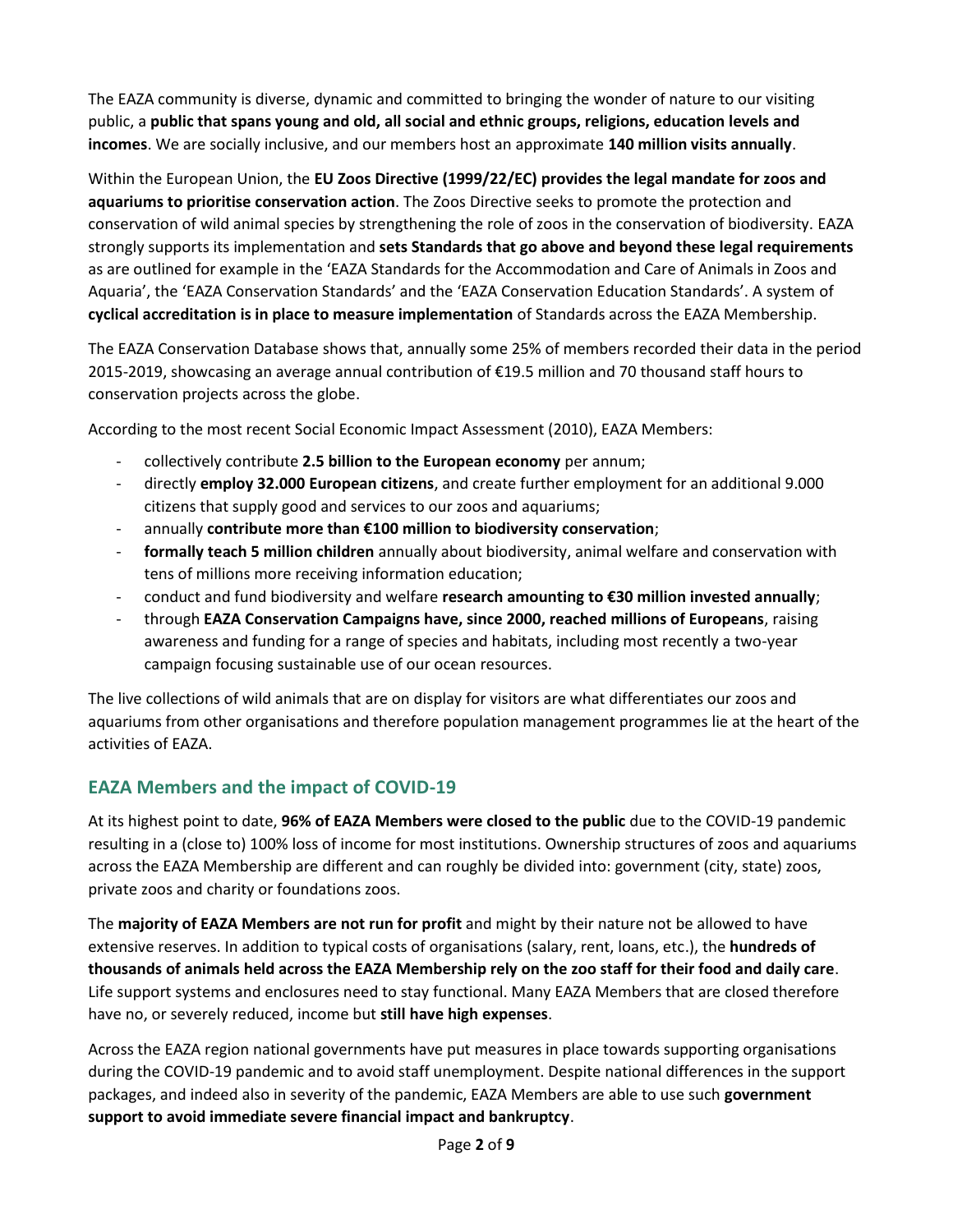Whilst all are faced with negative economic impact due to COVID-19, on the whole, EAZA Members are able to weather the COVID-19 pandemic storm with the immediate help as outlined above. It is **important that zoos and aquariums reopen as soon as is safely possible** to avoid the situation whereby loss of income and ongoing costs continue impacting beyond the point of repair. **EAZA believes that zoos and aquariums can put measures in place to provide for a safe and social distanced visitor experience**. It is positive that several European governments are planning for (partial) reopening of zoos and aquariums at the end of April and during the course of May.

Despite some reason for optimism **EAZA also must consider scenarios where some Members are not able to get through this storm, or only when considering significantly cutting costs including those relating to the management of the animal collection.** The next section outlines the importance of animal populations at a community level including for species conservation and will also highlight the complexities of assessing impact on a collection level, leading to the need for a community response in case of such scenarios.

# **Animal collections held by EAZA Members: carefully curated to serve conservation roles**

The EU Zoos Directive calls upon zoos and aquariums to prioritise conservation action. This is achieved through a variety of pathways including, but not limited to,: re-connecting people with nature through immersion exhibits; education about the importance of ecosystems, ecosystem services and sustainable resource use; teaching basic biological disciplines; engaging in and facilitating basic and applied research; as well as through very species specific ex situ conservation management programmes. To achieve this, **EAZA Members care for close to two million individual animals of more than 7.800 species** (Table 1), with high standards of welfare employed throughout.

| <b>Held by EAZA Members</b> |                          |                      |  |  |  |
|-----------------------------|--------------------------|----------------------|--|--|--|
|                             | <b>Total individuals</b> | <b>Total species</b> |  |  |  |
| Invertebrates               | *821.486                 | 1.983                |  |  |  |
| Fish                        | *729.402                 | 2.278                |  |  |  |
| Amphibians                  | 37.594                   | 267                  |  |  |  |
| Reptiles                    | 40.010                   | 926                  |  |  |  |
| <b>Birds</b>                | 119.463                  | 1.627                |  |  |  |
| <b>Mammals</b>              | 100.005                  | 728                  |  |  |  |
| <b>Totals</b>               | 1.847.960                | 7.809                |  |  |  |

**Table 1: Total number of individuals and total number of species held in EAZA Member institutions,** as recorded in ZIMS for Husbandry (Species360) and downloaded on 16 April 2020.

**\* underestimated due to holdings often being recorded as groups rather than individuals and not all animals entered in ZIMS**

In order to make the most efficient use of space and other resources, and to ensure that conservation, education and research goals are met, groups of species specialists (so called Taxon Advisory Groups (TAGs)) from EAZA Members and their partners engage in a **comprehensive cooperative planning process**. They carefully determine which species are recommended to be held in the community and proactively managed towards very species specific roles; which species Members can chose to hold for less species specific reasons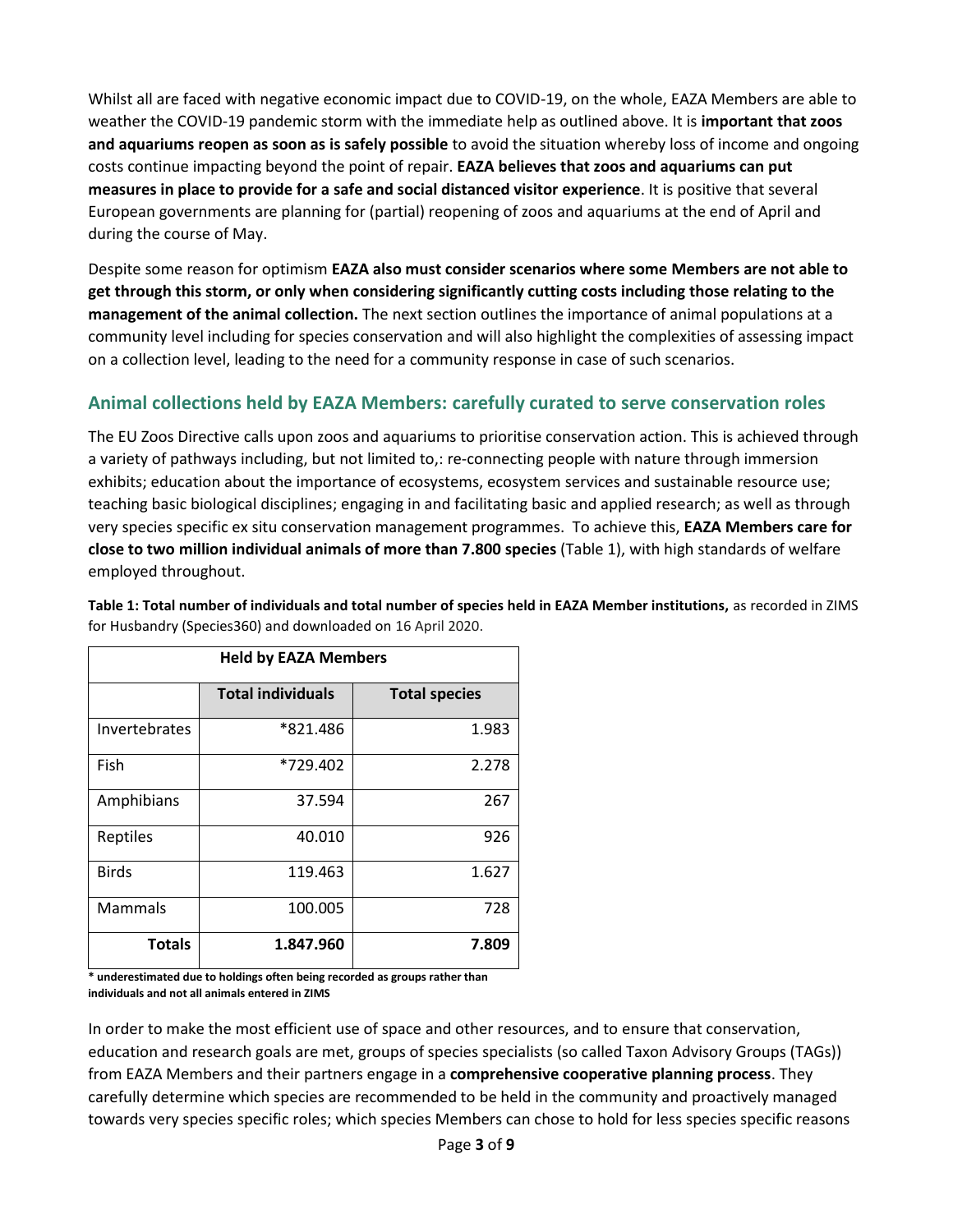and/or only require general monitoring to fulfil their roles; and which should not be obtained or indeed phased out to make space for higher priority taxa. This process is called **Regional Collection Planning**.

Until recently, EAZA, like its fellow regional and national zoo associations, largely followed a "one size fits all" approach, whereby the default goal for most species programmes in zoos was to create a regional selfsustaining population that functioned as insurance for the wild population and/or formed a sustainable source of animals for exhibit in order to fulfil the many roles of zoos and aquaria. These programmes fell into two different intensities of management: the European Endangered species Programme (EEP) (highest intensity) and the European Studbook (ESB) (lower intensity).

## In 2018, **EAZA launched a new population management structure** (see [IUCN Quarterly Report, September](https://drive.google.com/file/d/1AX9NMpNUqdRdKyxI1jWj4F9dLHZma_UZ/view)

[2018,](https://drive.google.com/file/d/1AX9NMpNUqdRdKyxI1jWj4F9dLHZma_UZ/view) page 17). Rather than make decisions in relative isolation, we now partner consistently with a range of field conservation counterparts, stakeholders and colleague zoo and aquarium associations in the spirit of the **[One Plan Approach](http://www.cpsg.org/our-approach/one-plan-approach-conservation) to species conservation**. And rather than assume a default role of 'insurance' for zoo *ex situ* programmes in the form of a closed, self-sustainable population, we and our partners now jointly **use the '[IUCN Species Survival Commission Guidelines on the Use of Ex situ Management for Species Conservation](https://portals.iucn.org/library/sites/library/files/documents/2014-064.pdf)**' to determine if and which *ex situ* conservation role(s) would make an effective contribution to the overall conservation strategy for a species. The same thinking process is also be used to decide on non- (direct)conservation roles of populations and **forms the basis for our new RCP process**.

Any populations that require active management in order to fulfil the roles selected for it (regardless of whether these are conservation roles or other roles), become subject to management under a new style EAZA Ex situ Programme (EEP). We thus now use one single term for all programmes, but **each EAZA Ex situ Programme has its own tailormade management strategy (in terms of biology and governance) and comprehensive action plan towards meeting the set goals**.

## **Case example**:

In 2018 a Regional Collection Planning Workshop was held for **Asian songbirds**, focusing on 145 taxa that are threatened by unstainable trade. Participants from different regions and with varying backgrounds in conservation of Asian songbirds (*in situ* and *ex situ*), assessed that in total twenty-four species require active management in order to fulfil the roles, and proposed these species for new style EEPs.

For example, the EEP for the Critically Endangered **Javan green magpie** (*Cissa thalassina*) works with rescue and breeding centres inside the species' range to be able to rapidly setup a rescue population in case of extinction of the species in the wild. Meanwhile, an insurance population will be established in EAZA to ensure longterm survival, following the recommendation of experts from the field.

In 2015 the first small number of birds were transferred to EAZA zoos and they now form the basis of this backup population, which is now composed of 22 birds in 4 EAZA zoos, aiming to grow it in the next few years. The insurance population will be used to build knowledge on the species and provide training



for the staff working with the rescue population in Indonesia. The Javan green magpie was a flagship species of the EAZA Silent Forest Campaign; EAZA Member zoos that keep any Asian songbird species could use these species to educate visitors about the Asian songbird crisis and tell the story of the Javan green magpie.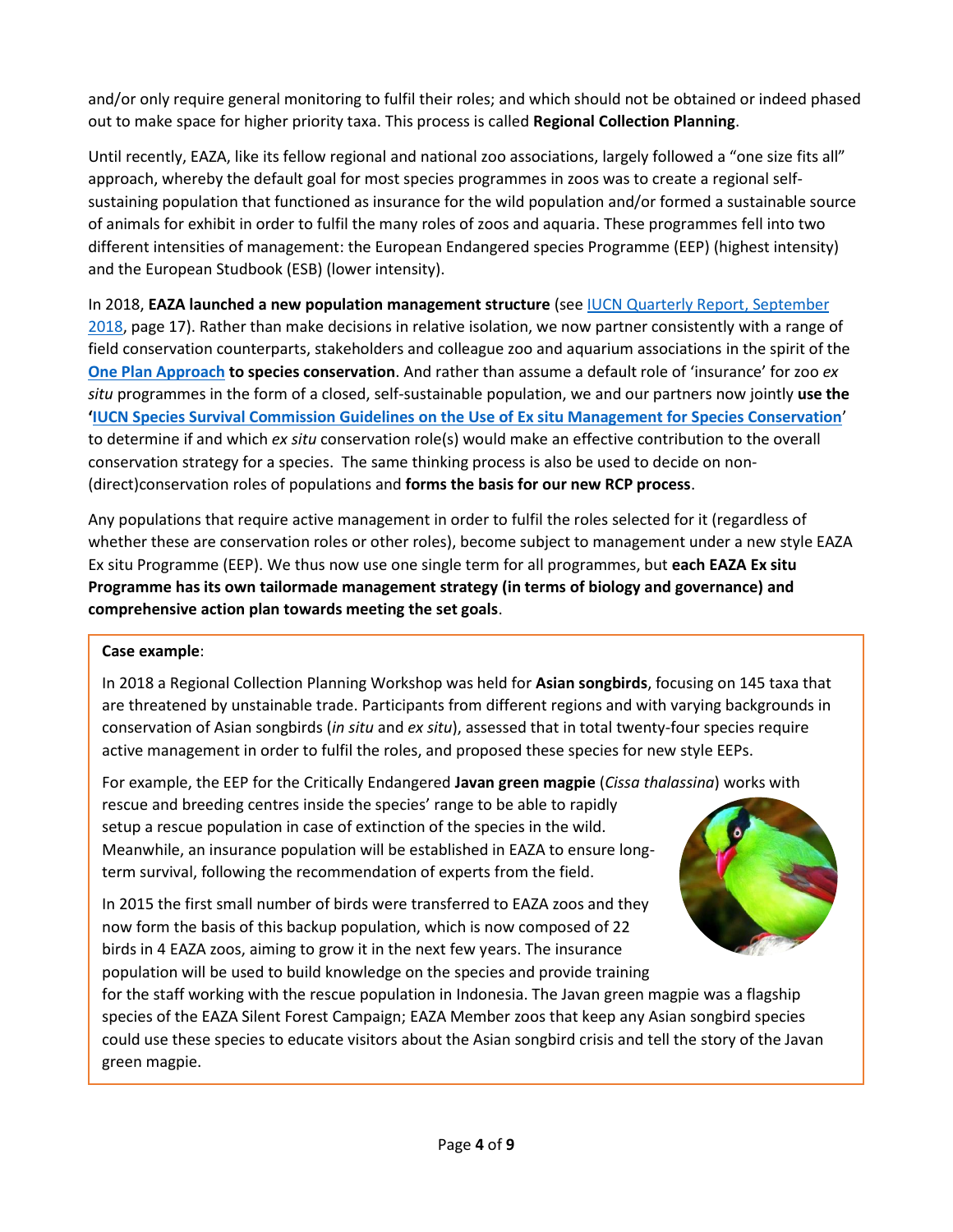EAZA is in a transition phase between the old and new population management structure. **So far, 18 of the 42 TAGs have created new style RCPs and hence both old and new style programmes are simultaneously running**. Currently, the 42 TAGs are administering a total of 413 officially approved EAZA programmes, of which 259 EEPs (a mix of old and new style) and 154 ESBs, distributed over the different taxa as indicated in Table 2. This amounts to a total of approximately 63.714 individuals. While this number may appear small in comparison to the total number of species and individuals kept, bear in mind that these only represent species with species specific roles and goals that require proactive management to achieve these. This does not diminish the importance of the other species and individuals which are being managed in other ways for other reasons, as explained above.

|               |                                  | <b>TAG</b>        | <b>EEP</b> | <b>ESB</b> | #Ind.* |  |
|---------------|----------------------------------|-------------------|------------|------------|--------|--|
|               |                                  |                   |            |            |        |  |
| Invertebrates | Aquatic invertebrates            | 2                 | $\Omega$   | 0          |        |  |
|               | <b>Terrestrial invertebrates</b> | $\mathbf{1}$<br>6 |            | 0          | 9,600  |  |
| Fish          |                                  | 3                 | 0          | 8          | 321    |  |
| Amphibians    |                                  | 1                 | 3          | 2          | 679    |  |
| Reptiles      |                                  | 1                 | 16         | 24         | 4,506  |  |
| <b>Birds</b>  |                                  | 13                | 53         | 64         | 16,520 |  |
|               | Primates                         | 6                 | 80         | 1          |        |  |
|               | Carnivores                       | 4                 | 41         | 8          |        |  |
| Mammal        | Hoofstock                        | $\overline{7}$    | 45         | 25         | 37,409 |  |
|               | Other                            | 4                 | 15         | 21         |        |  |
| <b>Total</b>  |                                  | 42                | 259        | 154        | 63,714 |  |

**Table 2: EAZA Ex situ Programmes (EEPs) divided per taxonomic class**

\*From ZIMS for Husbandry (Species360) – downloaded 14 April 2020

## **New style EEPs**

A closer look at the new style EEPs illustrates how EAZA's new system allocates specific roles for each EEP. Eighteen of the currently 42 TAGs have created a new style RCP for (parts of) the taxa under their umbrella in which they recommended 258 EAZA Ex situ Programmes (EEPs) (some of these are still being formalised and are not yet included in the totals of table 2 above).

Two hundred and thirty-nine (239) of these EEPs manage a total of 266 species (some EEPs manage more than one species), representing a total of 39.374 individuals *(the remaining 19 Freshwater fish EEPs cover a maximum of 1.469 taxa in a somewhat different approach).* 

About 50% of these new style EEP populations count more than 100 individuals and 30% count more than 200 individuals (Figure 1).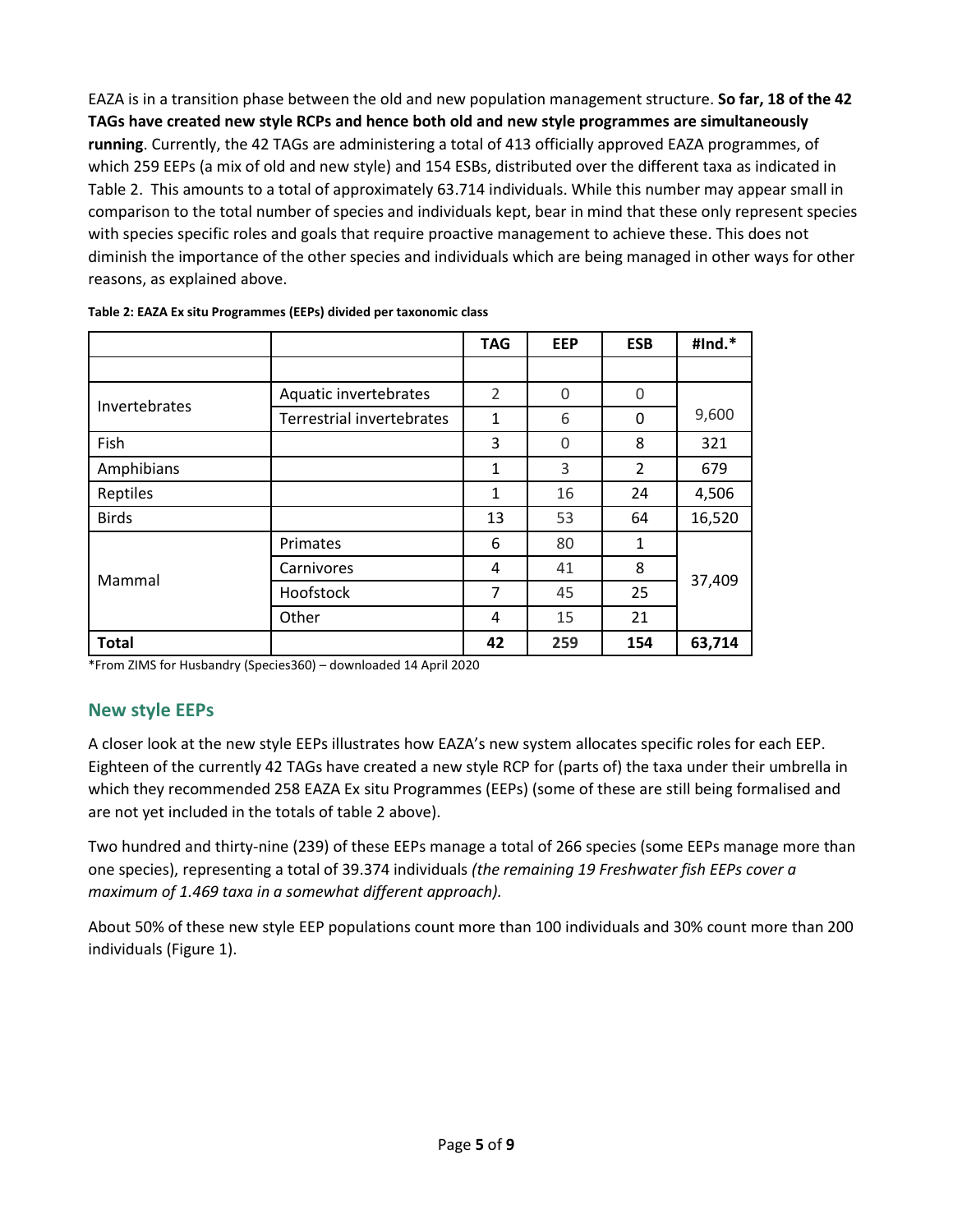#### **Figure 1: Number of animals in new style EAZA Ex situ Programmes (categorised)**



Seventy-one percent of the new style EEPs concern taxa that are in th[e IUCN threatened grouping](https://www.iucn.org/resources/conservation-tools/iucn-red-list-threatened-species#RL_categories) (EW, CR, EN or VU). Some of the remaining may not be globally threatened but are however regionally or locally threatened in Europe.





The fact that a species is threatened does not necessarily mean it also requires *ex situ* management as a component of its overall conservation strategy, or that *ex situ* management is best delivered (in part) by EAZA Member institutions. Similarly, not all EEPs are created for conservation reasons – the designation EEP means that a taxon requires proactive management to fulfil its assigned species level roles, whether these are conservation roles and/or non-conservation roles.

**A total of 214 out of 258 EEPs new style (83%) were assigned at least one direct conservation role** (meaning the role is a critical component of a species' conservation strategy – for a definition and role descriptions see [IUCN SSC Ex situ Guidelines\)](https://portals.iucn.org/library/sites/library/files/documents/2014-064.pdf). Furthermore, 158 EEPs were assigned at least one indirect conservation role (less critical but still helpful) and 123 EEPs were given at least one non-conservation role. A single EEP can have multiple roles in some, or all, of the categories. Thirty-two EEPs (15%) were only assigned non-conservation roles.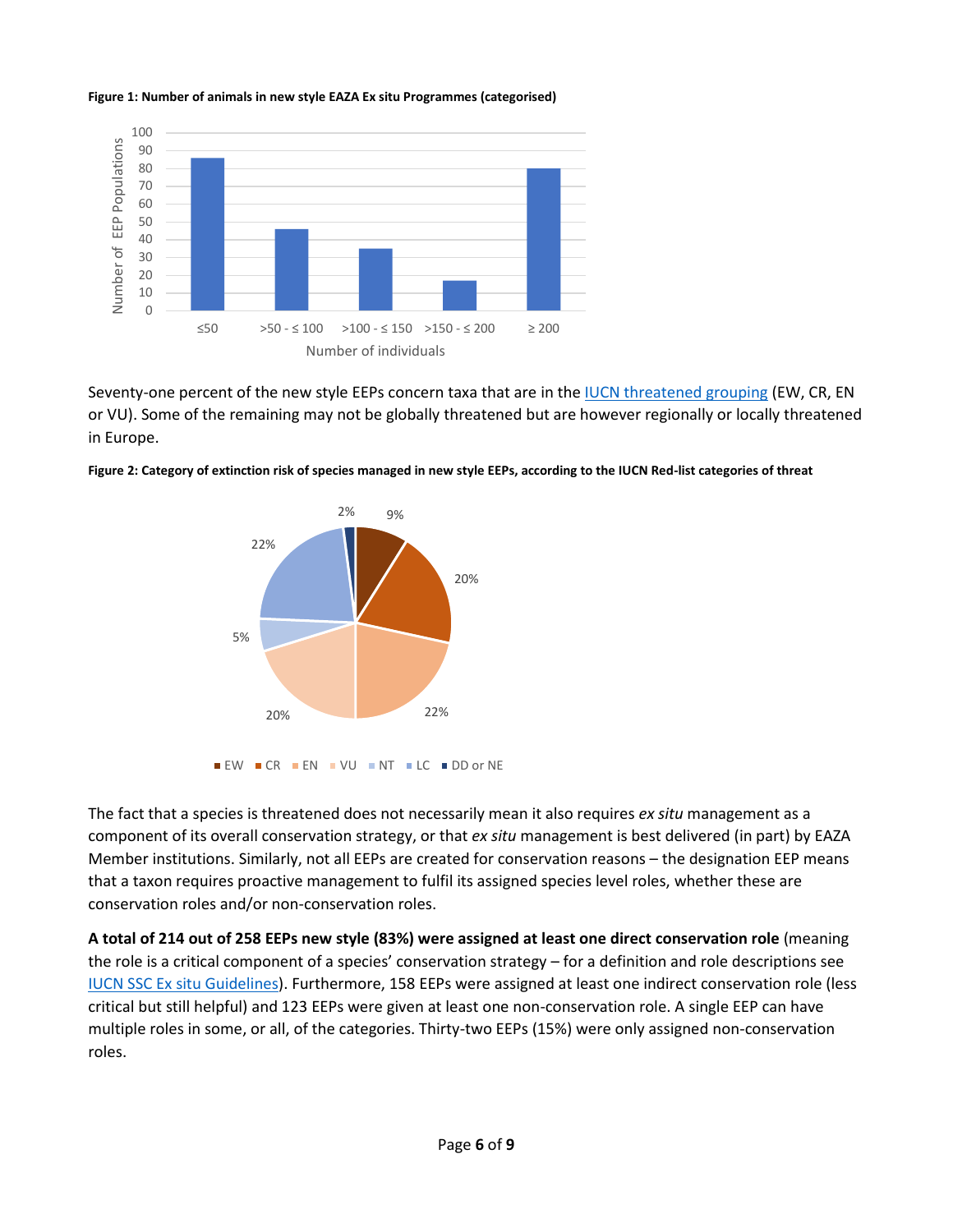**Table 3: Number of EEPs that had a certain direct, indirect or non-conservation role assigned. Note: one EEP can be assigned multiple roles in some or all categories**

|                                   |               | Conservation    | <b>Non-conservation</b> |  |
|-----------------------------------|---------------|-----------------|-------------------------|--|
| <b>Roles</b>                      | <b>Direct</b> | <b>Indirect</b> |                         |  |
| (as per IUCN ex situ guidelines)  | (214 EEPs)    | (158 EEPs)      | (123 EEPs)              |  |
| ARK (extinct in the wild)         | $26*$         |                 |                         |  |
| Rescue                            | 15            |                 |                         |  |
| Insurance                         | 209 **        |                 |                         |  |
| Source for population restoration | 67            |                 |                         |  |
| Education                         | 80            | 130             | 44                      |  |
| Research                          | 128           | 59              | 12                      |  |
| <b>Training</b>                   | 57            | 17              | 6                       |  |
| <b>Capacity Building</b>          | 15            | $\mathcal{P}$   |                         |  |
| Fundraising                       | 8             | 85              |                         |  |
| Advocacy                          | 8             | 7               |                         |  |
| Ambassador                        |               | $\overline{4}$  | 4                       |  |
| Model for other species           |               | 12              | 5                       |  |
| Exhibit                           |               |                 | 101                     |  |

\* Includes 13 Partula snail taxa. Excludes freshwater fish, for which there might be tens of species that are kept and that are already extinct in the wild but for which recent assessments in the wild are lacking. This may also be the case for several tortoise species and other taxa.

\*\* Excluding freshwater fish species, for which more work is needed to determine for how many species insurance populations can be established

**The above illustrates that the collections of EAZA zoos and aquariums at a community level fulfil very important functions, which would become compromised** if a number of EAZA Members were not able to battle **through potential COVID-19 related financial troubles,** or only when considering significantly cutting costs including those relating to the management of the animal collection. This would not only eliminate or compromise the contributions of these Members themselves, but as the section below will illustrate, would also **compromise the success of the remaining Members with reaching some of the roles and goals for the species and biodiversity conservation.**

# **Careful and tailor-made management of EEP populations**

In order to ensure that their EEP can fulfil its assigned role(s), EEP coordinators carefully determine the population size, growth rate, age/sex structure, pairing combinations and animal transfers required to make this possible. Should a sustained loss of income due to the COVID-19 pandemic require some EAZA Members to significantly cut animal management costs, or in the worst scenario not be able to weather the storm altogether, **the interconnected and cooperative nature of the EEPs will necessitate a community response** to accommodate a potential relocation of (some of) the animals/species in these collections.

The following examples illustrate an array of ways in which EEPs could be impacted by such events. **Because every EEP has its own specific roles, goals and situation these examples show that while the impacts will be profound, they are difficult to quantify across all EEPs or across all taxa.**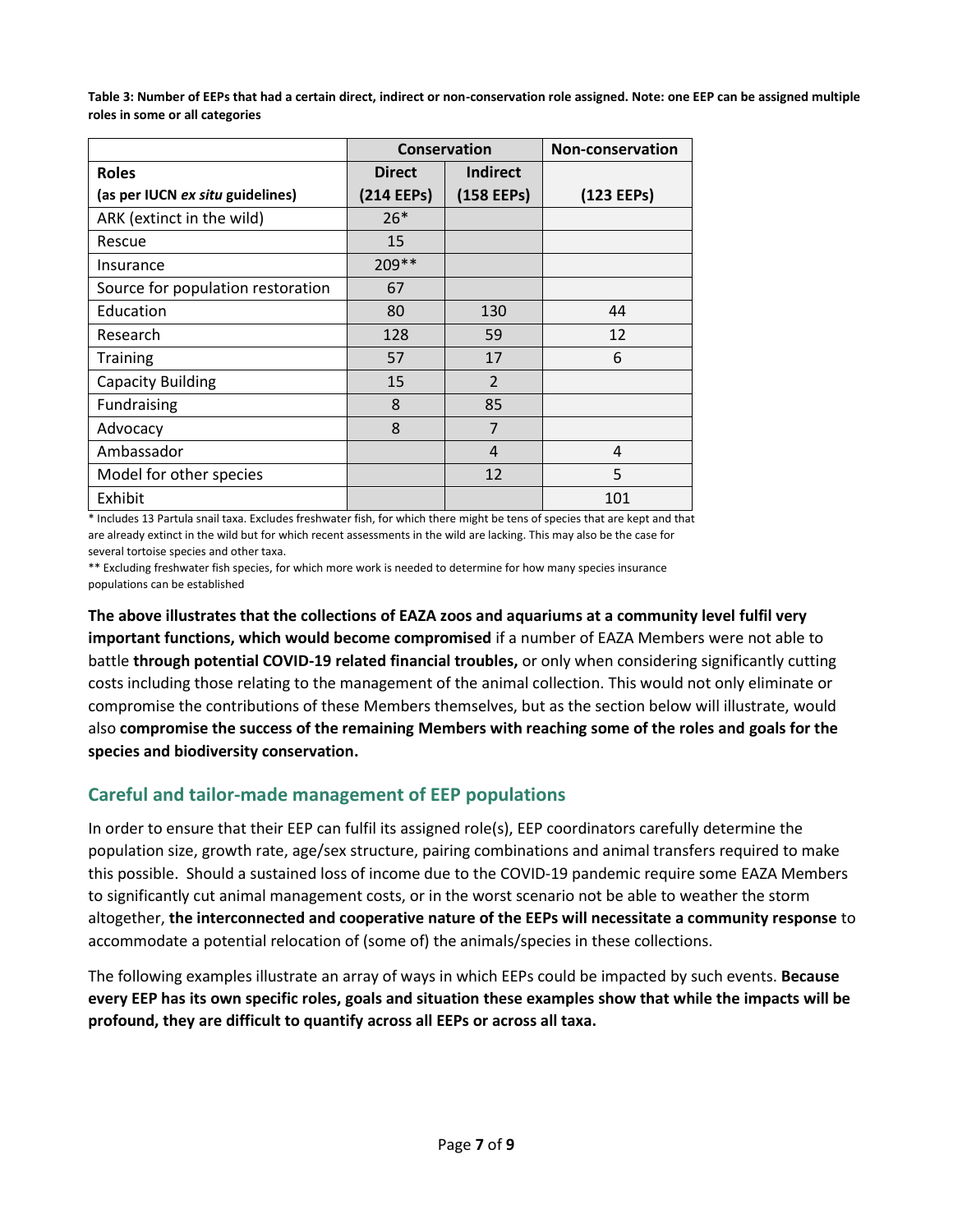## **1. Impact on population size**

A proportion of EEP populations have small population sizes (e.g. ~32% of new style EEPs have less than 50 individuals) and/or are held by only a small number of institutions. If just a few of these institutions need to stop holding the species and there is no space of sufficient quality in other EAZA institutions, this can ultimately lead to a population crash.

For example, if the **Iberian wolf EEP** population were to lose just a few young females, there may be too few births next year to prevent a negative spiral. As such, this important programme that aims to raise awareness among zoo visitors to stop the persecution of the species in the wild, would be lost.

## **2. Loss of genetically valuable individuals**

For the success of many EEPs, it is vital that the population remains genetically healthy in the long-term. To achieve this, EEPs prioritise breeding of the most genetically valuable individuals, which are those that have few or even no family members in the population.

For example, while there are over 700 **Northern bald ibises** within EAZA, there are a few genetically unique colonies which are vital for the long-term health of the EEP. If colonies need to be relocated from Members in financial difficulty and if there is, in the short term, insufficient suitable space in other EAZA Member institutions, this could eventually significantly reduce the chance of success of future reintroductions.

## **3. Delay in transfers**

The COVID-19 prevention measures also prevent the EEP coordinated transfers of animals between institutions. These delays in transfers decrease the reproductive success of EEPs by leaving some animals without a (new) mate. Furthermore, for many species the previous offspring needs to be transferred elsewhere before a pair can breed again. This can ultimately lead to a population crash if there are too few births to maintain the population size and to unique genetic variation being lost to the next generation, if this stops genetically valuable pairs from breeding.

Both are realistic possibilities for the **Pileated gibbon EEP** for example, which has important insurance and conservation education and research roles for this endangered species.

## **4. Loss of successful breeders**

Certain EEPs are still in the process of determining how to breed the species successfully. This is for example the case for several **hornbill EEPs**.

Some institutions have managed to create the right conditions for breeding, but replication of such conditions to other institution has not (yet) resulted in similar success in other institutions. If the institutions with breeding success need to stop holding hornbills, or close all together, the hatching success could suddenly drop to zero. Without hatches, the age structure becomes compromised and the population may collapse.